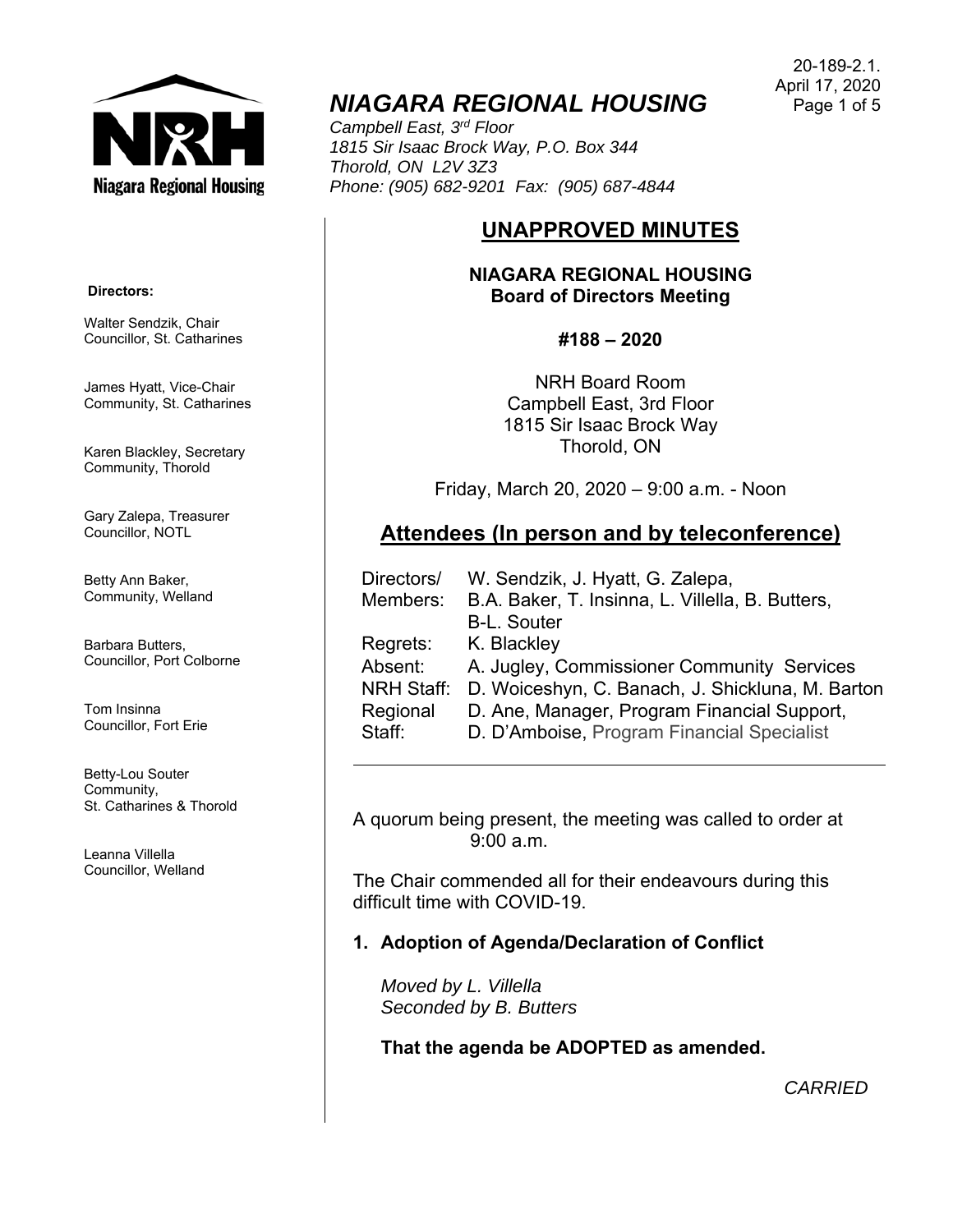No Conflicts of Interest were declared.

## **2. TRAINING SESSION** – Costing Model

This session was deferred to a future meeting.

## **3. Consent Items**

J. Hyatt requested 3.3. Appeal Committee Composition, Memo 20-188-3.3., be pulled from the Consent Items.

It was also requested that new item 3.4. COVID-19 Update, Memo 20-188-3.4., be pulled from the Consent Items.

*Moved by B.A. Baker Seconded by T. Insinna* 

*That the following items be RECEIVED and/or APPROVED as stated:* 

- *3.1. Minutes of the February 14, 2020 Meeting be APPROVED.*
- *3.2. Development Updates Hawkins St. Project* 
	- *3.2.1. Budget Snapshot as of February 29, 2020 20-188-3.2.1. be RECEIVED for information.*
	- *3.2.2. Development Report #5– 20-188-3.2.2. be RECEIVED for information.*
	- *3.2.3. Prequalifying Report 20-188-3.2.3. be RECEIVED for information.*
	- *3.2.4. Prequalification of General Contractors 20-188-3.2.4. be RECEIVED for information.*

*CARRIED* 

## **4. Discussion Items**

4.1. Canada-Ontario Housing Benefit

*Moved by B.A. Baker Seconded by T. Insinna* 

- *1. That the Niagara Regional Housing Board of Directors RECEIVES this report on the Canada-Ontario Housing Benefit Pilot program; and,*
- *2. That the Niagara Regional Housing Board of Directors APPROVES the Program delivery under the Canada-Ontario Housing Benefit (Att.1.) with the understanding that the program will provide up to the following amounts to assist households approved in the Regional Municipality of Niagara's service area for the first two fiscal years:*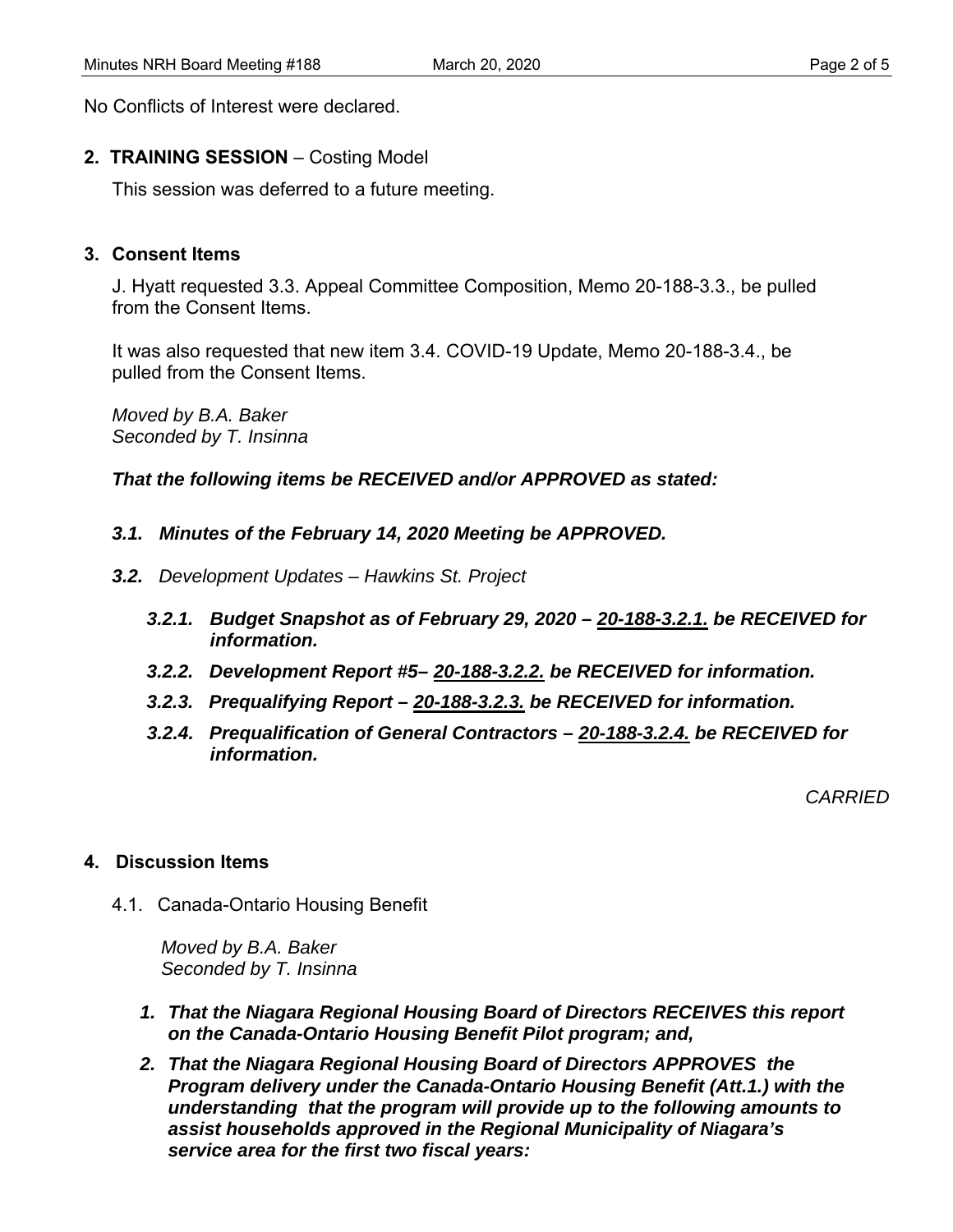- *2020-21: \$939,976*
- *2021-22: \$1,231,648*

## *3. That the Niagara Regional Housing Board of Directors FORWARDS the executed Ontario Transfer Payment Agreement (Att.2.) for the Canada-Ontario Housing Benefit to the Province.*

*CARRIED* 

### 4.2. Provider Surplus Sharing

 Discussion took place on the necessity for providers to fund capital issues and various approaches to make funding available to providers.

 D. Ane confirmed the funds would be segregated for this program and the reserve policy clearly outlined in the quarterly report.

*Moved by B-L. Souter Seconded by T. Insinna* 

## *That the Niagara Regional Housing Board of Directors APPROVES the proposal to end the current Surplus Sharing practice with Non-Profit and Co-Operative Housing Providers beginning January 1, 2021.*

*CARRIED* 

## 4.3. NRH Capital Loan and Grant Program

J. Shickluna thanked the Board for their consideration and approving Item 4.2. Provider Surplus Sharing.

J. Shickluna gave an overview of the stipulations required from providers who are requesting funds and the various repayment options. Funds will also be available for emergency repairs. Any balance of funds would remain in the housing reserve.

W. Sendzik requested a comparison report with other service providers be presented to the Board.

*Moved by G. Zalepa Seconded by J. Hyatt* 

*That the Niagara Regional Housing Board of Directors APPROVES IN PRINCIPLE a Capital Loan and Grant Program to support Social Housing Providers with capital repairs, with the related policy terms and conditions to be considered and developed as part of the overall Grants and Incentives Review currently being conducted by the Niagara Region for implementation in 2021.*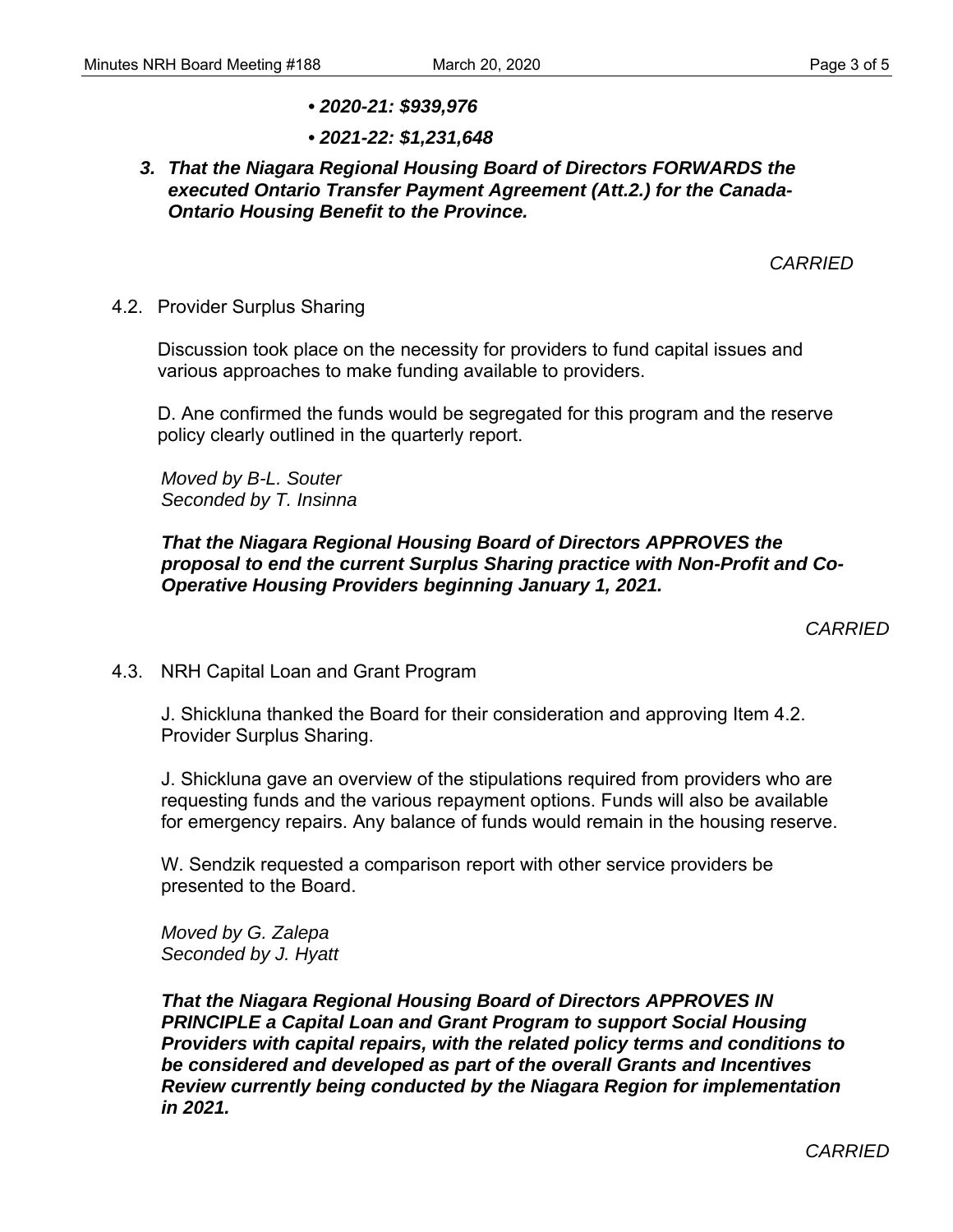4.4. Update on New Housing Development

*Moved by G. Zalepa Seconded by B. Butters* 

## *That the Niagara Regional Housing Board of Directors RECEIVES the report Update on New Housing Development for information.*

*CARRIED* 

3.3. Appeal Committee Composition

 W. Thompson clarified that the HSA requires an appeal committee. Housing operations decided to have their own appeal committee, therefore there are two committees – one for Community Services and one for Niagara Regional Housing.

 Discussion took place on the absence of legal expertise on the committee. W. Thompson stated consideration was given to include a paralegal on the Committee, however it was cost prohibitive. The alternative is to provide legal training to committee members to ensure consistent decisions.

 A request was made to provide an update to the Board on mandated training for the Committee.

*Moved by L. Villella Seconded by T. Insinna* 

*That the Niagara Regional Housing (NRH) Board of Directors APPROVES the revision of the NRH Appeal Committee Terms of Reference, effective on the date of the ASD transition such that:* 

*(1) The NRH Appeal Committee is responsible for appeals related to Public Housing (owned units) only* 

*(2) The NRH Appeal Committee is comprised of three consistent members with designated alternates who have been trained in relevant legislation made up of:* 

- *A Board director with designated alternate*
- *A member of the Provider Advisory Committee (PAC) with designated alternate*

 *The Manager of Housing Operations with the NRH Chief Executive Officer (CEO) as alternate* 

*CARRIED* 

## 3.4. COVID-19 Update

Discussion ensued around clients who may be at risk and the resulting revenue component. D. Woiceshyn advised that finance set up coding re: additional costs incurred from COVID-19. Information will be supplied to tenants as well as providers, and NRH will ensure that providers remain viable.